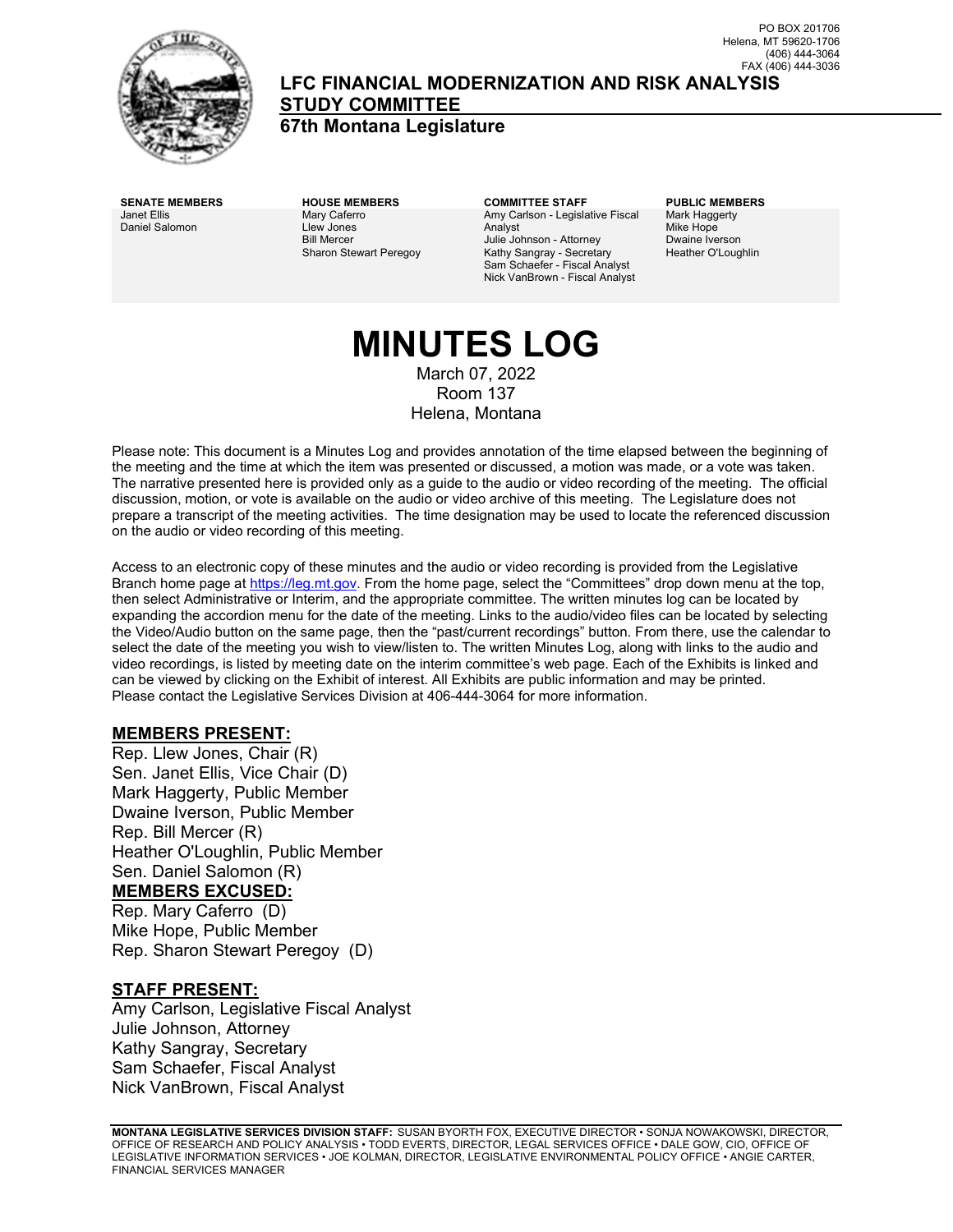### **AGENDA [\(Attachment 1\)](https://leg.mt.gov/content/publications/fiscal/2023-Interim/March-2022/MARA-Agenda-March.pdf)**

### **VISITORS' LIST [\(Attachment 2\)](https://leg.mt.gov/content/publications/fiscal/2023-Interim/March-2022/March-MARA-Testimony-Requests.pdf)**

#### **CALL TO ORDER/ROLL CALL**

- 10:03:03 Rep. Llew Jones-R called the meeting to order at 10:03 AM. The committee secretary took roll.
- 10:04:08 Chair Jones introduced the MARA Model.

#### **Overview of Anticipated Outcomes from MARA**

- 10:05:18 Amy Carlson, Legislative Fiscal Division (LFD) gave a presentation on an overview of the MARA Model. **[EXHIBIT 1](https://leg.mt.gov/content/publications/fiscal/2023-Interim/March-2022/MARA-Model.pdf)**
- 10:13:15 Mike Hope joined the meeting.
- 10:15:05 Chair Jones commented on the purpose of the MARA Model and the individual modules within.
- 10:16:13 Ms. Carlson continued explaining the MARA Model.
- 10:19:27 Rep. Caferro joined the meeting.
- 10:25:47 Nick VanBrown (LFD) gave detailed explanation of MARA Model and modules.
- 10:49:31 Dwaine Iverson asked if the model has been back tested with actual data.
- 10:49:45 Mr. VanBrown explained further that the model is being built and has not yet been tested.
- 10:50:29 Chair Jones added that once the innovative model has been built, it will be independently tested for accountability.
- 10:51:20 Heather O'Loughlin, Montana Budget & Policy Center, asked how the MARA Model compares with Outlook.
- 10:51:58 Ms. Carlson explained the connection between the MARA Model and Outlook and that they will not be the same.

### **Committee Discussion**

- 10:52:42 Rep. Caferro asked for clarification on the goal of committee to consider the budget based on revenue, but also realistic forecasts for the budget not based on history or politics. 10:53:27 Chair Jones discussed building the reference case and then how the MARA Model can be used by the committee to consider alternative scenarios. 10:54:56 Mr. VanBrown explained how to develop the reference case.
- 10:56:28 Rep. Caferro asked specifically about Medicaid and how the model will take account of senior care expenses.
- 10:57:52 Ms. Carlson explained this is a starting point for refining the analysis of information.
- 10:58:48 Rep. Caferro asked if all tax-sponsored health care will be considered or will it just be Medicaid.
- 10:59:43 Ms. Carlson explained that LFD is working on how to consider different variables.
- 11:00:30 Rep. Caferro would like to see the model review all health care expenses together.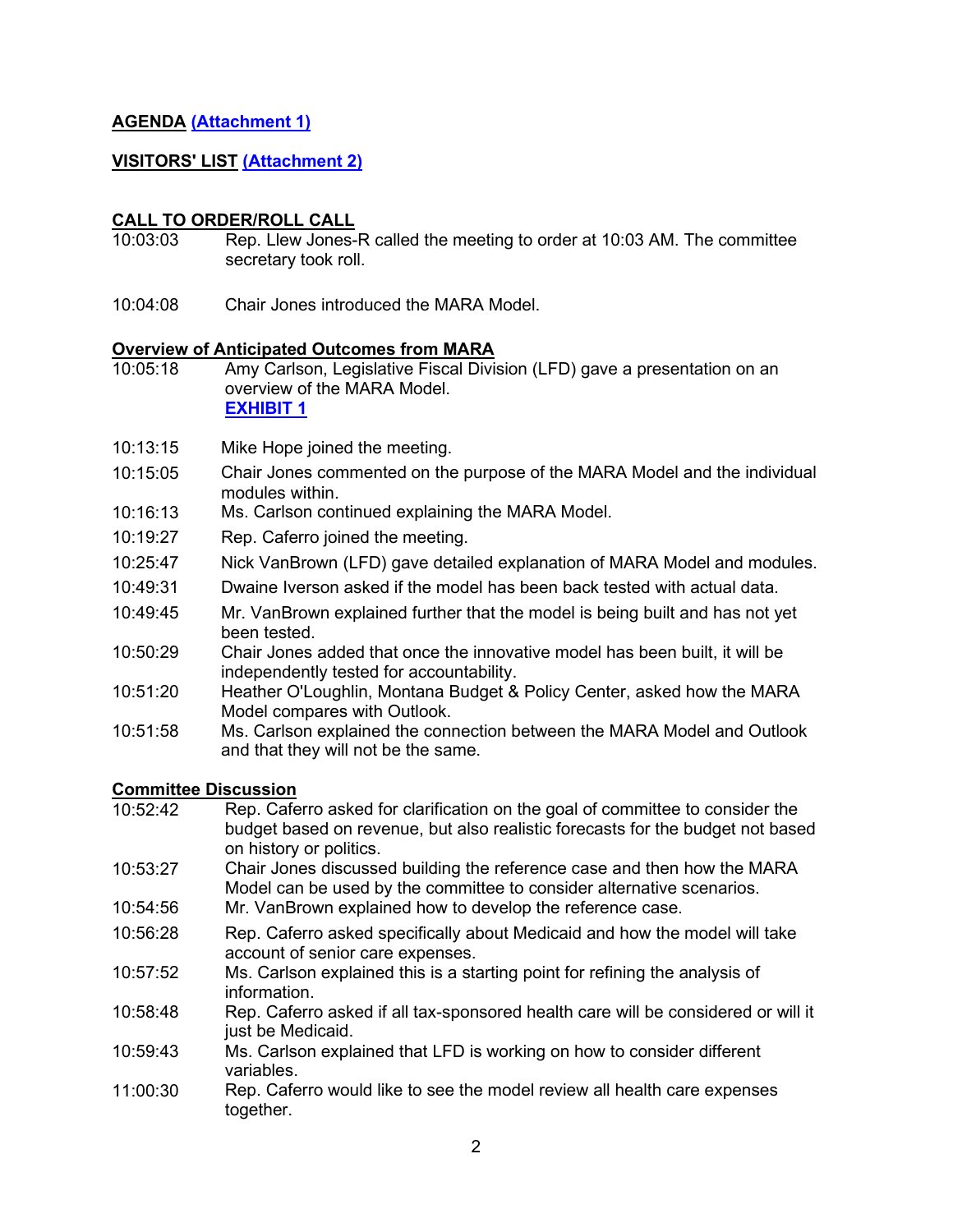### 11:01:1 Ms. Carlson said all health care costs can be combined.

- 11:01:28 Chair Jones explained the difference between the reference case, the current situation, and the potential scenarios and the outcomes.
- 11:03:41 Ms. Carlson agreed that the reference case is the current situation and the scenarios will look at alternatives.
- 11:04:05 Rep. Caferro commented that the model can be used to look at policy issues and it needs to look at all health care costs and not just Medicaid.
- 11:04:58 Chair Jones explained that as individual policy groups impact their specific module it will impact the full MARA model as well.
- 11:05:46 Rep. Caferro asked who Chair Jones means by 'the committee'.
- 11:05:54 Chair Jones explained the he invited any stakeholders in each section to be part of the discussion.
- 11:06:32 Rep. Caferro thanked the Chair for being included on this committee and appreciates the work being done.
- 11:07:02 Chair Jones further explained the overall purpose of the model.
- 11:07:14 Ms. O'Loughlin asked if the MARA Model will help shape Outlook and how legislators will use MARA and Outlook to consider policy.
- 11:08:11 Ms. Carlson explained that the MARA Model is in the process of being invented and how it can be used along with Outlook is still being considered.
- 11:09:29 Chair Jones explained that the reference case that considers Medicaid and the Outlook Model forecast may converge.
- 11:10:15 Ms. Carlson explained why inputs are important and then walked through what the work plan is going forward.
- 11:16:51 Chair Jones explained the MARA journey began six years ago and that the process needs to be independent of a person so that the work can continue.

# **Interim Committee Updates on Education**<br>11:18:46 Pad McCracken, Legislative S

- Pad McCracken, Legislative Services Division (LSD) Researcher, shared a draft agenda for the Education Interim Committee for next week and elaborated on what that committee is working on. **[EXHIBIT 2](https://leg.mt.gov/content/Committees/Interim/2021-2022/Education/Meetings/March-2022/March-2022-DRAFT-agenda.pdf)**
- 11:24:17 Sen. O'Brien commented that interim policy and budget meetings have been helpful.

### **Interim Committee Updates on Local Government**

- 11:25:25 Toni Henneman (LSD) Researcher explained the work of the Local Government Interim Committee and the role of the MSU Extension Local Government Center to provide training for those serving in local government. **[EXHIBIT 3](https://leg.mt.gov/content/publications/fiscal/2023-Interim/March-2022/MSU_LG_Center.pdf)**
- 11:33:54 Mike Hope commented that there needs to be transparency and accountability for how federal funding is spent by local governments.
- 11:34:45 Ms. Henneman agreed that local governments need to be transparent about revenue and expenditures and training would help in that regard.
- 11:35:41 Rep. Beard asked that the handout be posted and available to the committee online.
- 11:36:11 Chair Jones said the handout is posted online.

He then discussed the possibility of a county going bankrupt, the role of the DOA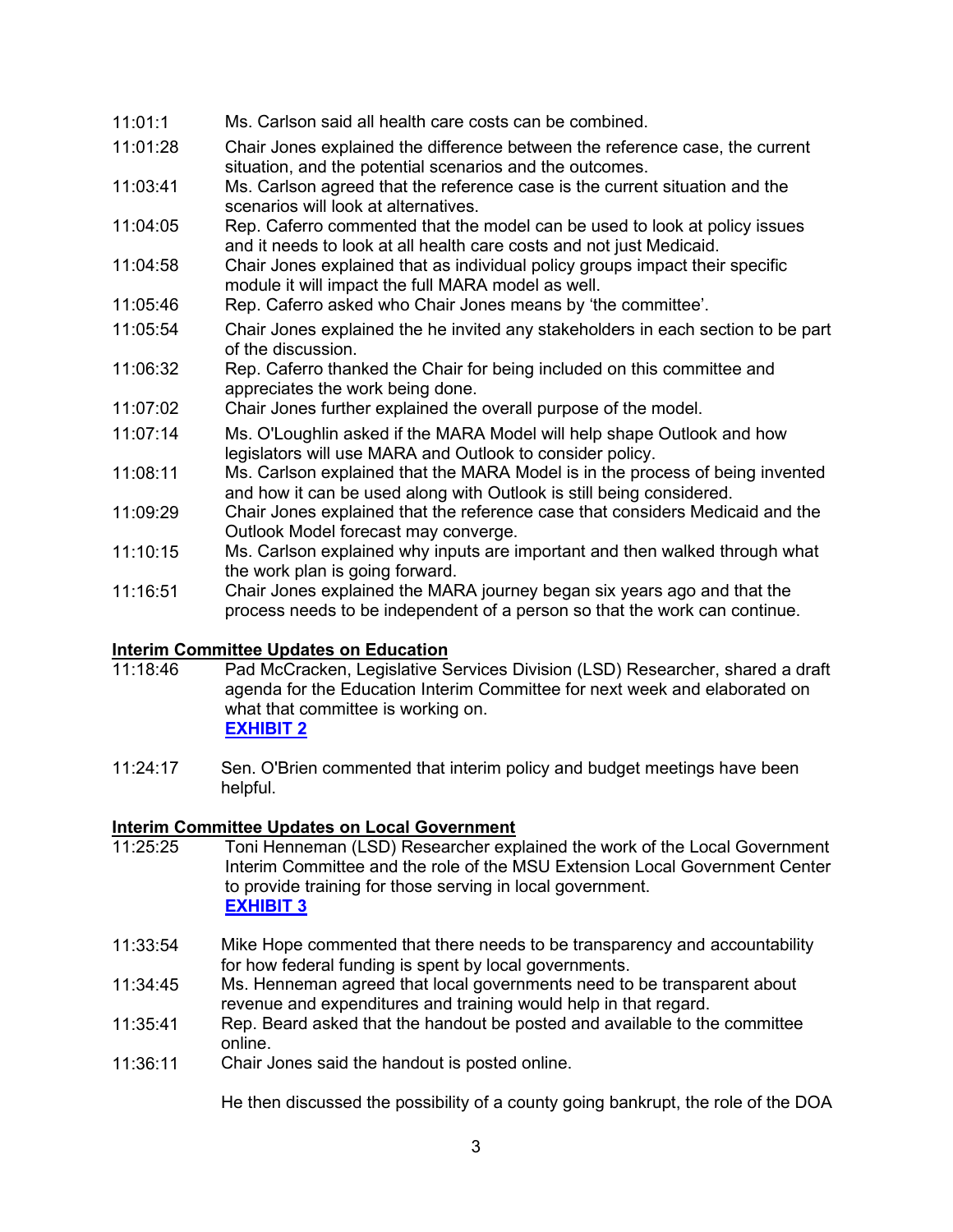to perform audits and withhold dollars if necessary, and the largest expenditure of property taxes is to schools and the distinct budgeting process they go through. Stated there is growing concern about who is responsible if a county or local entity goes bankrupt.

- 11:39:43 Dwaine Iverson, CPA, commented that if cities and towns spend federal money on nonqualified expenditures there could be a claw back which could result in that entity going bankrupt. Because of this possibility, there needs to be more oversight to ensure compliance.
- 11:40:16 Chair Jones agreed that money that goes directly to cities and counties must have oversight because a claw back would be impactful.
- 11:41:04 Ms. Henneman agreed this is an issue and the training is important for local governments.
- 11:41:52 Mark Haggerty, Headwaters Economics, commented that the federal level is aware of the local capacity limitations and they are working with the local level and other entities to ensure payments are being allocated properly, and funding those intermediaries may be an idea that would be well received.
- 11:43:26 Ms. Henneman explained that the MSU Local Government Center does work as conduit between federal and local level, and Montana Association of Counties (MACo) is also working in that capacity and may be able to do more.

### **Public Comment**

- 11:44:40 Jason Rittal, (MACo), explained that local governments that received less than \$10 million can allocate those direct funds to lost revenue and then can expend it for general governmental purposes, but they still must go through the budgeting process.
- 11:46:57 Mr. Haggerty asked for clarification on what federal funds Mr. Rittal is referring to (direct ARPA funds), and what information he has about programs in the infrastructure package.
- 11:47:27 Mr. Rittal said he has only broad information, but no specifics. Most of the funding will come through the state and be competitive. He is working on ways to package projects into one application. He added that allowing direct funds to go towards lost revenue and the general budget has been a game changer.
- 11:48:45 Mr. Haggerty asked if there are any rules in Montana about counties taking direct funds and putting it toward lost revenue and then their general budget and how that scenario may affect other sources of revenue in the short term.
- 11:49:20 Mr. Rittal said the funds must be expended so they will be allocated in a budget.
- 11:49:47 Ms. O'Loughlin asked what the average amount of direct funds counties are receiving.
- 11:50:10 Mr. Rittal explained the range of funding for counties then talked about ongoing reporting for counties and fixing accounting discrepancies. He also added that counties can not go bankrupt per state statute. He commented on the MARA report and promoted the MSU Local Government Center.
- 11:55:25 Sen. Ellis asked who would be providing ARPA training, MACo or the Local Government Center.
- 11:56:31 Mr. Rittal explained that MACo is managing the training in-house.
- 11:56:59 Sen. Ellis asked if the League of Cities and Towns is providing training to cities and towns like MACo is to counties on how to use money to offset lost revenue.
- 11:57:43 Mr. Rittal said that the \$10 million limit applies to cities and towns too, but how they are handling that or getting the training he wasn't sure.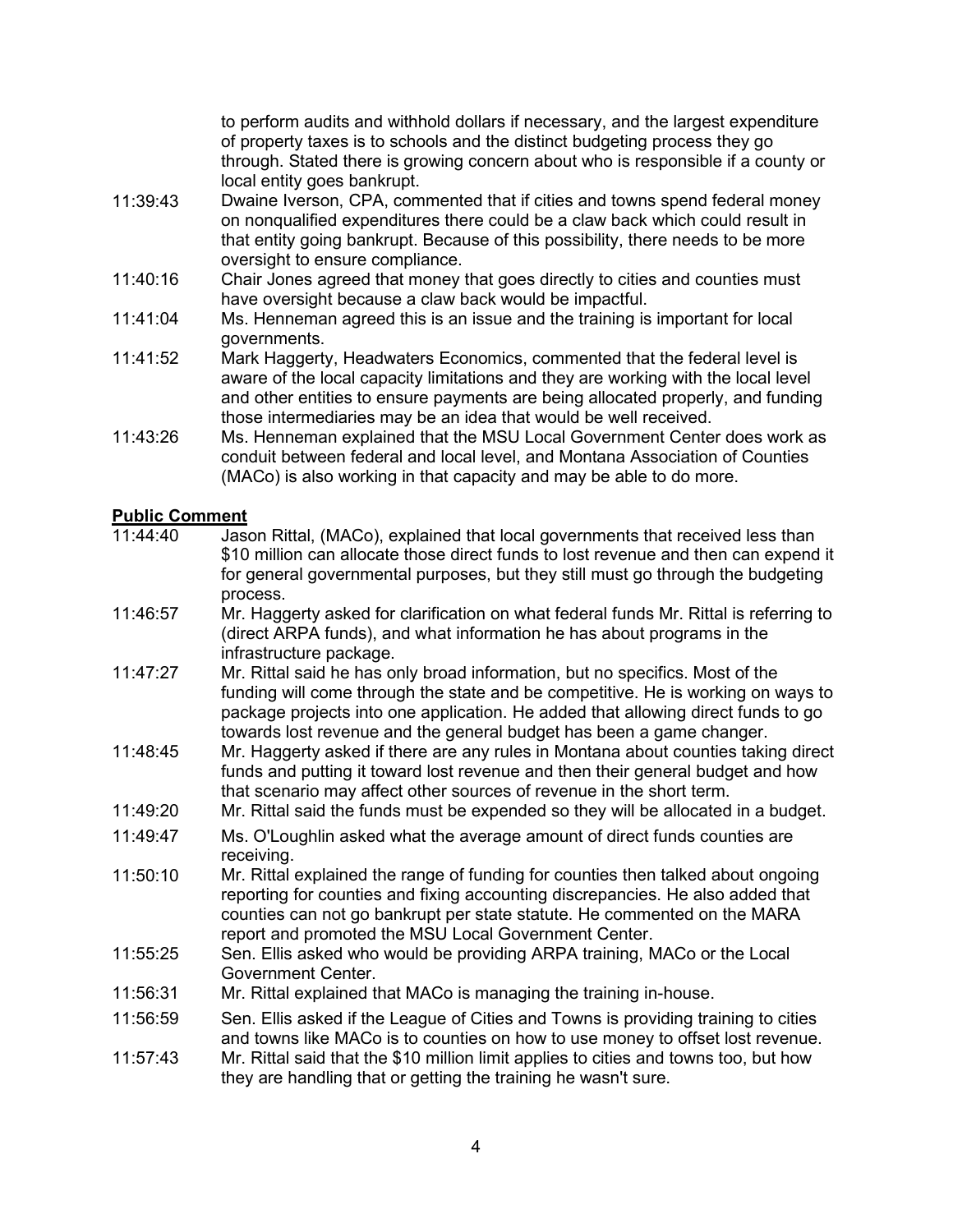- 11:58:23 Diane Fladmo, Montana Federation of Public Employees, thanked the committee for the education report and offered her support of the committee's efforts to find solutions to complicated issues.
- 11:59:26 Lunch

## **FY 2020 Demographics & Individual Income Tax Revenue Collections**

| 12:44:53 | Sam Schaefer, (LFD) Lead Fiscal Analyst, reviewed a handout on Individual<br>Income Tax and analysis of new residents and income trends after moving to<br>Montana.<br><b>EXHIBIT 4</b> |
|----------|-----------------------------------------------------------------------------------------------------------------------------------------------------------------------------------------|
|          | <b>EXHIBIT 5</b>                                                                                                                                                                        |
| 13:07:55 | Mr. Iverson asked how self-employment income is accounted for.                                                                                                                          |
| 13:08:10 | Mr. Schaefer said that will show up in wage income and then continued the<br>presentation.                                                                                              |
| 13:08:18 | Rep. Stewart Peregoy joined the meeting.                                                                                                                                                |
| 13:16:46 | Mr. Iverson questioned if the increase in tax filers in the state is linked to the<br>reduction in Montana tax rates.                                                                   |
| 13:17:27 | Mr. Schaefer said it is difficult to determine the reason for more filers and it would<br>be hard to link it directly to the tax rate reduction.                                        |
| 13:17:51 | Rep. Mercer appreciates the work done but questions the link between the<br>pandemic and population growth.                                                                             |
| 13:18:56 | Mr. Schaefer explained the growth prior to 2020 and then what has happened<br>since.                                                                                                    |
| 13:19:58 | Ms. O'Loughlin asked for clarification on immigration numbers from presentation.                                                                                                        |
| 13:20:36 | Mr. Schaefer explained the increase in population numbers.                                                                                                                              |
| 13:20:55 | Ms. O'Loughlin asked what percent is over and under age 65.                                                                                                                             |
| 13:21:16 | Mr. Schaeffer said about 10% are over age 65.                                                                                                                                           |
| 13:21:36 | Ms. O'Loughlin asked if the adjusted gross income is higher for those moving to<br>Montana.                                                                                             |
| 13:22:18 | Mr. Schaeffer explained the average and median and why both are shown<br>because they can produce very different results.                                                               |
| 13:23:27 | Ms. O'Loughlin agreed data is useful and asked if it is possible that the increase<br>in capital gains could be a blip or should we expect to see that growth continue.                 |
| 13:24:20 | Mr. Schaeffer assumes capital gains growth will vary and would not expect to<br>see those high numbers each year.                                                                       |
| 13:26:01 | Mr. Iverson agreed that capital gains may be a blip from selling stock options.                                                                                                         |
| 13:26:33 | Mr. Schaeffer added that the capital gain income was made after new residents<br>were already in Montana.                                                                               |
| 13:27:05 | Mr. Haggerty is interested in how the labor market is changing and if the<br>employer can be identified on tax returns.                                                                 |
| 13:27:32 | Mr. Schaeffer said in his analysis he only sees incomes types, not the<br>employers.                                                                                                    |
| 13:29:31 | Mr. Haggerty suggested looking at total withholding for companies with an<br>address outside Montana versus in-state.                                                                   |
| 13:29:43 | Chair Jones agreed that would indicate new employment.                                                                                                                                  |
| 13:30:08 | Rep. Mercer asked where the data is coming from for calendar year 2021.                                                                                                                 |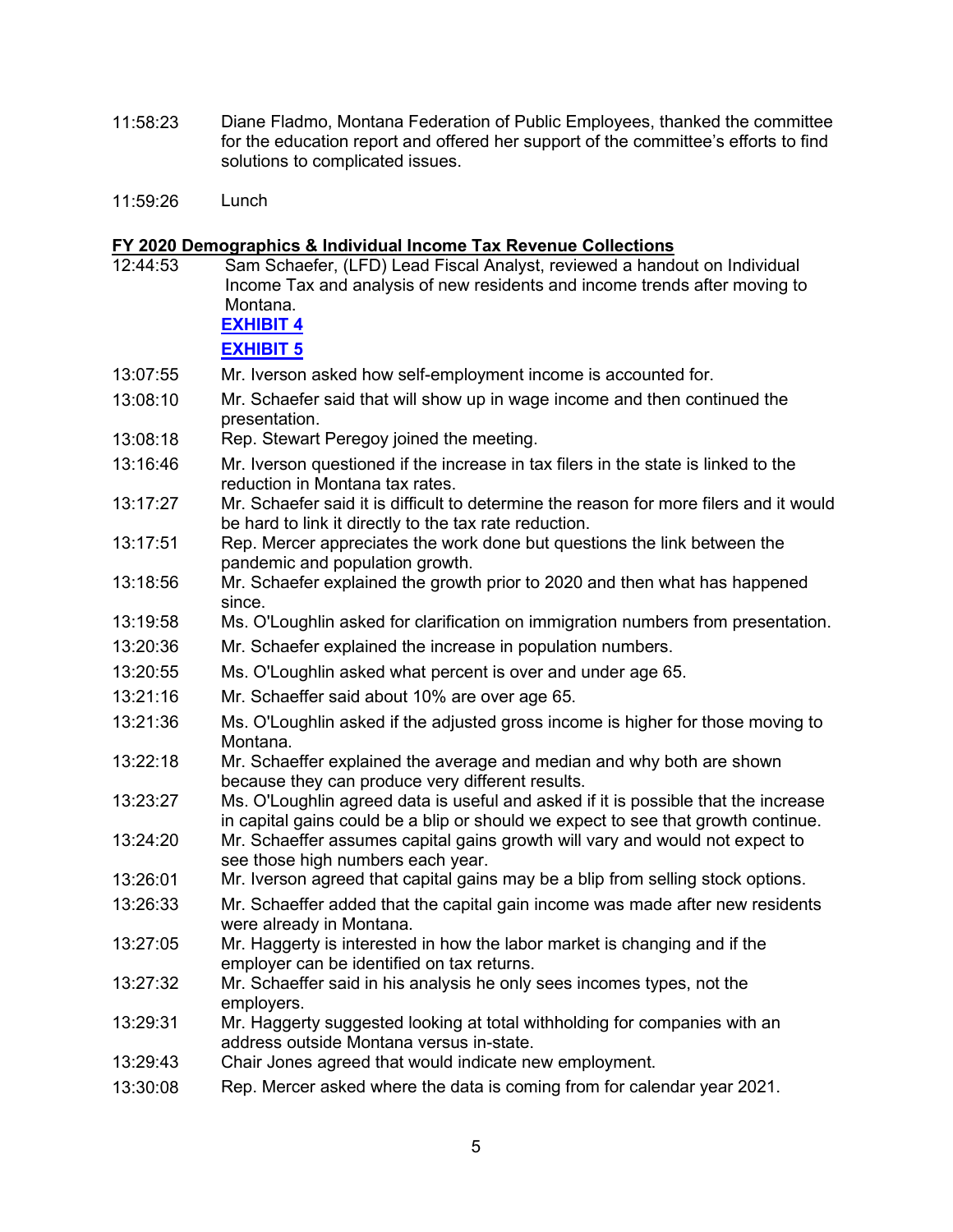| 13:30:26 | Mr. Schaefer said the numbers come from IHS.                                                                                                                                                                                                                                                                   |
|----------|----------------------------------------------------------------------------------------------------------------------------------------------------------------------------------------------------------------------------------------------------------------------------------------------------------------|
| 13:32:14 | Chair Jones clarified the income difference between in-state residents over and<br>under age 65, and incomes of new residents over and under age 65.                                                                                                                                                           |
| 13:33:23 | Mr. Schaeffer explained deductions and tax rates.                                                                                                                                                                                                                                                              |
| 13:33:47 | Chair Jones said data is helpful and asked for any questions.                                                                                                                                                                                                                                                  |
| 13:36:00 | Rep. Mercer asked when the data updates will be available and if it will be<br>available before the Governor's budget proposal.                                                                                                                                                                                |
| 13:36:34 | Mr. Schaeffer explained the timeline.                                                                                                                                                                                                                                                                          |
| 13:37:03 | Chair Jones said he appreciates the work done by Mr. Schaeffer to produce the<br>data.                                                                                                                                                                                                                         |
| 13:37:12 | Mr. Hope asked if a correlation between income and property taxes can be<br>shown.                                                                                                                                                                                                                             |
| 13:37:43 | Mr. Schaeffer said he can look at deductions on real estate taxes and the impact.                                                                                                                                                                                                                              |
| 13:38:11 | Sen. Hoven commented that wealthy out-of-staters are going to rural areas and<br>buying up range and farmland making it more difficult for local buyers to compete<br>for that land.                                                                                                                           |
| 13:39:06 | Mr. Haggerty asked if future growth in employment can be broken down by<br>sector and the impact on income taxes. In addition, he pointed out that wealthy<br>out-of-staters buying range and farmland does not increase property tax revenue<br>because that kind of land is not taxed at the property value. |
| 13:40:46 | Chair Jones asked how the model could look at a circuit breaker that addresses<br>property taxes driven by mills or increases in property values.                                                                                                                                                              |
| 13:42:16 | Mr. Schaeffer said it is possible to get an estimate on this correlation.                                                                                                                                                                                                                                      |
| 13:43:11 | Mr. Iverson commented on impact of itemized deductions and non-income<br>producing property, and the demographics of homeowners.                                                                                                                                                                               |
| 13:43:59 | Rep. Beard asked what indicators will predict that we have reached the plateau<br>of the population increase from people relocating to Montana.                                                                                                                                                                |
| 13:44:49 | Mr. Schaeffer said he used IHS forecast for population, but we have to wait for<br>the tax forms to come in to really see the plateau and that will take a few years<br>for tax forms to come in to see that data.                                                                                             |
| 13:46:15 | Chair Jones said he appreciates the work done to analyze the data.                                                                                                                                                                                                                                             |

13:46:48 Break

# **Independent Perspective on the National and State Economic Trends**<br>14:00:12 Christopher Thornberg, Beacon Economics, gave a presental

- Christopher Thornberg, Beacon Economics, gave a presentation on national and state economic trends. **[EXHIBIT 6](https://leg.mt.gov/content/publications/fiscal/2023-Interim/March-2022/Montana-Thornberg-2022.pdf)**<br>Break
- 15:16:32

# **Montana Housing Economy**

Dr. Patrick Barkey, Director, Bureau of Business and Economic Research, University of Montana, gave presentation on where housing is headed in Montana.

### **[EXHIBIT 7](https://leg.mt.gov/content/publications/fiscal/2023-Interim/March-2022/Barkey-MARA-presentation-March-2022.pdf)**

- 16:16:13 Chair Jones commented on affordable housing and that the highest taxed value changed from Yellowstone to Gallatin county.
- 16:16:45 Mr. VanBrown agreed that Gallatin is the highest followed by Yellowstone, Flathead, Missoula, and Madison counties.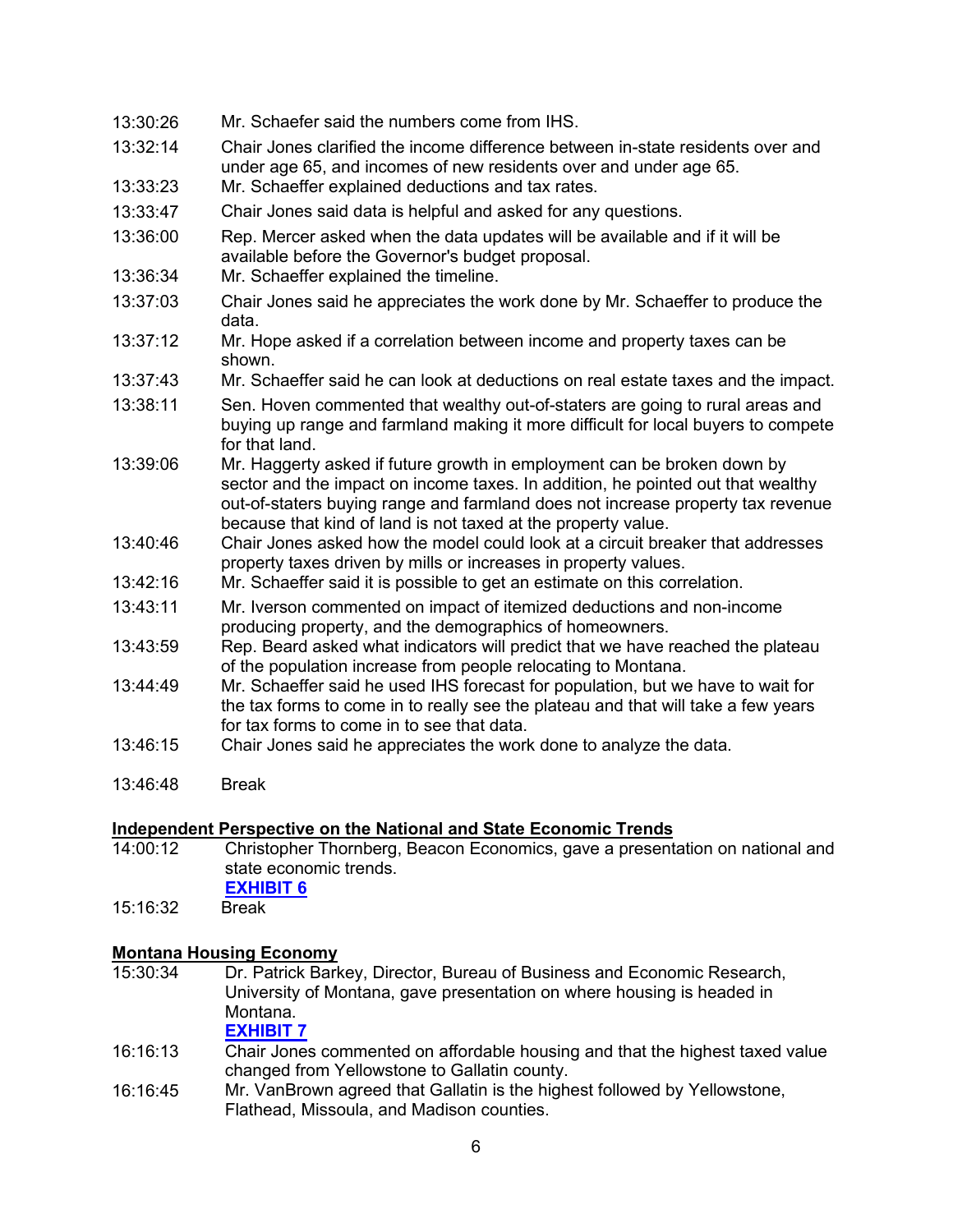| 16:17:26             | Mr. Iverson asked about the cost per square foot to build.                                                                                                                                                                                                                     |
|----------------------|--------------------------------------------------------------------------------------------------------------------------------------------------------------------------------------------------------------------------------------------------------------------------------|
| 16:17:47             | Dr. Barkey commented on the cost of building.                                                                                                                                                                                                                                  |
| 16:18:33<br>16:19:46 | Mr. Hope commented on the Bozeman housing stock and lot sales and noted<br>that the increase in the price of housing is more from the cost of land.<br>Dr. Barkey responded regarding number of new lots on the market.                                                        |
| 16:20:55             | Sen. Ellis asked for clarification on the definition of investors buying property.                                                                                                                                                                                             |
|                      |                                                                                                                                                                                                                                                                                |
| 16:21:26             | Dr. Barkey explained that investors are not planning on living in the home and<br>are looking for a return on their money.                                                                                                                                                     |
| 16:21:54             | Rep. Mercer pointed out that Stillwater has bought property to house employees,<br>and therefore is solving an employee issue. He asked if there is data to address<br>that type of situation.                                                                                 |
| 16:22:49             | Dr. Barkey said they do ask questions on a survey to try to get to that answer,<br>but it is difficult to determine if a company is renting to retain employees versus<br>renting for economic reasons.                                                                        |
| 16:23:44             | Rep. Mercer asked about affordability and proximity of housing and the need to<br>commute if affordable houses are not available in the urban core.                                                                                                                            |
| 16:26:08             | Dr. Barkey said that Ravalli county is a commuting community for Missoula, and<br>it would be interesting to track the data on sprawl and the impact on<br>infrastructure.                                                                                                     |
| 16:27:43             | Chair Jones expanded on ideas to solve the housing and employee shortages<br>and pointed out that positive impacts are a series of steps.                                                                                                                                      |
| 16:30:26             | Dr. Barkey said that the economy is cooling off and people are economizing but<br>part of the solution may need to come from the state to task some communities<br>with addressing affordability. He also pointed out some ideas for addressing<br>shortages in labor markets. |
| 16:35:00             | Rep. Beard asked Dr. Barkey about the sentiment from the public about<br>communities relaxing zoning and building permitting and is there resistance to<br>multifamily homes.                                                                                                  |
| 16:35:58             | Dr. Barkey doesn't see a relaxing of restrictions.                                                                                                                                                                                                                             |
| 16:37:54             | Rep. Nave said her constituents want to limit growth or confine it. She asked<br>how to move forward so growth is constrained and quality of life is not<br>destroyed.                                                                                                         |
| 16:39:46             | Dr. Barkey responded that you can't control the demand, but communities need<br>to get involved in how growth is handled.                                                                                                                                                      |
| 16:41:37             | Mr. Iverson asked about the price of gas and the impact on sprawl.                                                                                                                                                                                                             |
| 16:41:59             | Dr. Barkey said that gas prices are transitory whereas housing is more<br>permanent. High gas prices would not likely be pivotal because people can<br>economize to avoid the high gas prices.                                                                                 |
| 16:43:07             | Mr. Iverson commented on hospitality industry workers who are commuting long<br>distances and they are already economizing.                                                                                                                                                    |
| 16:43:42             | Dr. Barkey added that if you can't economize away the cost of gas, then it's like<br>a tax or a wage reduction.                                                                                                                                                                |
| 16:44:47             | Ms. O'Loughlin asked about affordable housing challenges, and how many units<br>designated as Affordable Housing move out of that category.                                                                                                                                    |
| 16:45:28             | Dr. Barkey explained how we lose Affordable Housing units and the need for<br>affordable housing.                                                                                                                                                                              |
| 16:46:26             | Ms. O'Loughlin asked how to project out housing issues that intersect with other<br>issues and state budget constraints.                                                                                                                                                       |